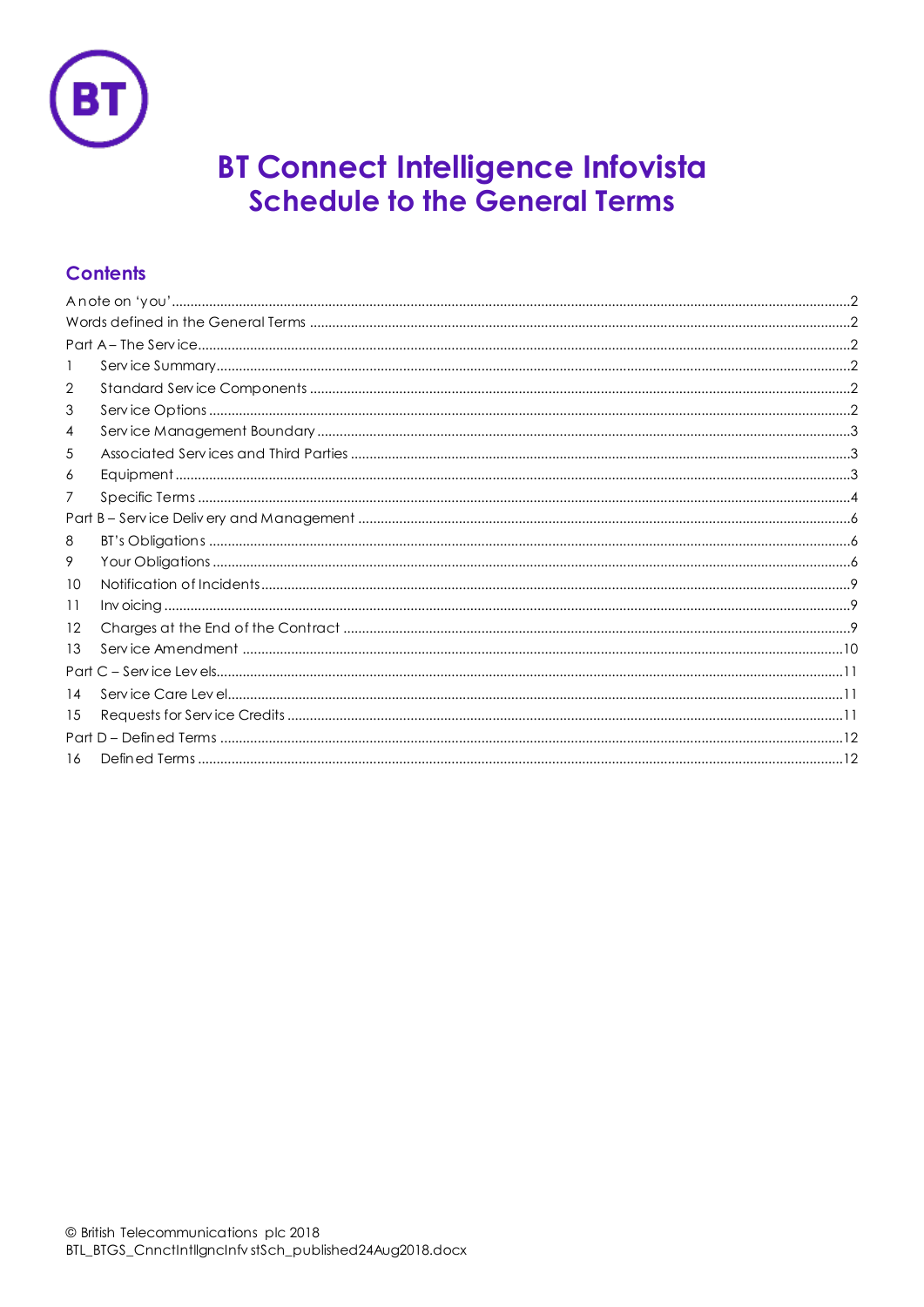

# <span id="page-1-0"></span>**A note on 'you'**

'You' and 'your' mean the Customer.

## <span id="page-1-1"></span>**Words defined in the General Terms**

Words that are capitalised but hav e not been defined in this Schedule hav e the meanings giv en to them in the General Terms.

# <span id="page-1-2"></span>**Part A – The Service**

## <span id="page-1-3"></span>**1 Service Summary**

BT will prov ide you with a set of managed serv ices that will prov ide Application performance monitoring, across your WAN using the CMS and Probes. The serv ice BT will prov ide to you is comprised of:

- 1.1 the Standard Serv ice Components; and
- 1.2 any of the Service Options as set out in any applicable Order,

up to the point of the Serv ice Management Boundary as set out in Paragraph [4](#page-2-0) (the "**Connect Intelligence Service**").

# <span id="page-1-4"></span>**2 Standard Service Components**

BT will prov ide you with all of the following standard serv ice components ("**Standard Service Components**") in accordance with the details as set out in any applicable Order:

#### 2.1 **CMS Access**

BT will prov ide access to the CMS v ia the Portal 24 hours a day, sev en days a week.

#### 2.2 **Visibility and Self Management**

BT will prov ide you with the following on the CMS:

- 2.2.1 real time v isibility of the performance of Applications and Traffic across the WAN on a per Application or per Site basis, including:
	- (a) v olume of Applications and Traffic;
	- (b) number of sessions;
	- (c) TCP metrics;
	- (d) one way delay;
	- (e) packet loss; and
	- (f) jitter per flow;
- <span id="page-1-9"></span>2.2.2 v iewable Applications and Traffic performance reports and metrics on a per Application or per Site basis ("**Reports**") that are av ailable for one year from the date the information is captured by BT;
- 2.2.3 the ability to download Reports for one year from the date the information is captured by BT; and
- 2.2.4 the ability to manage in accordance with the Application Policy:
	- (a) your digital certificates for the acceleration of specific protocols;
	- (b) the Zscaler Serv ice GRE Tunnel; and
	- (c) IPSec VPN parameters.

## <span id="page-1-6"></span>2.3 **Policies**

BT will agree with you:

- 2.3.1 the configuration of Application priorities using the Application Priority List and the CRF, ("**Application Policy**"); and
- <span id="page-1-7"></span>2.3.2 a policy for WAN access and Traffic balancing in accordance with the Application Policy that BT will set out in the Data Capture Form and which may be prioritised by:
	- (a) session;
	- (b) Traffic type (real-time, batch or interactiv e);
	- (c) importance (top, high, medium and low),

#### ("**Configuration Policy**").

#### <span id="page-1-5"></span>**3 Service Options**

BT will prov ide you with any of the following options as set out in any applicable Order ("**Service Options**") and in accordance with the details as set out in that Order:

#### <span id="page-1-8"></span>3.1 **Professional Services**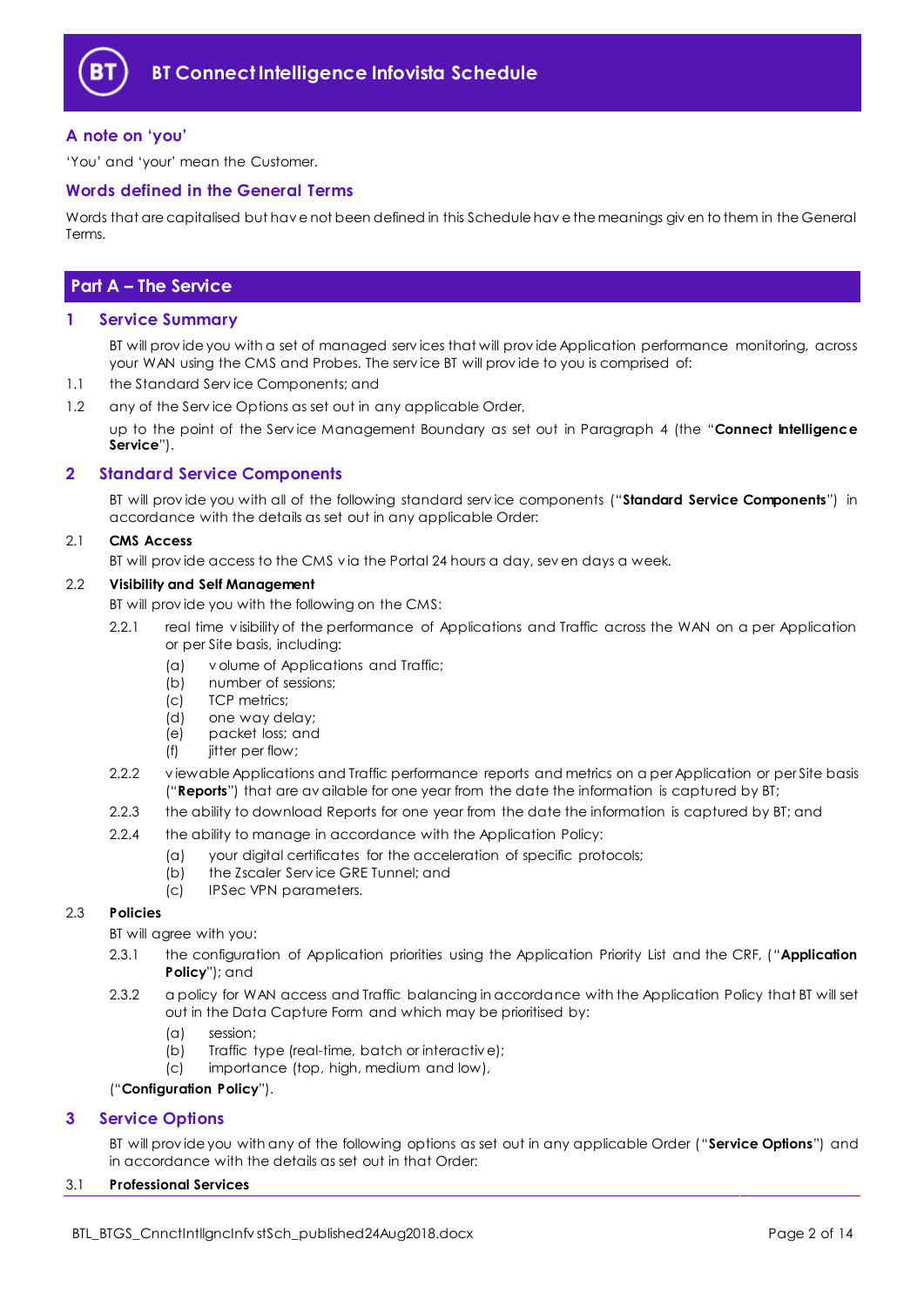

# **BT Connect Intelligence Infovista Schedule**

- BT will at your request prov ide a Connect Intelligence Specialist to:
- 3.1.1 assist you with the creation of the Application Priority List; and
- 3.1.2 agree the Application Policy and Configuration Policy with you,

# ("**Professional Services**").

# 3.2 **Control**

BT will:

- 3.2.1 create and agree in accordance with the Policy:
	- (a) an IPSec Tunnel to VPN Gateway; and
	- (b) a GRE Tunnel to the Zscaler Serv ice;
- 3.2.2 enable base firewall functions;
- 3.2.3 enable hybrid VPN capacity; and
- 3.2.4 enable the end to end traffic prioritisation mechanism.

## 3.3 **Optimisation**

BT will in accordance with the Policy:

- 3.3.1 compress Traffic including TLS/SSL;
- 3.3.2 cache Traffic including TLS/SSL; and
- 3.3.3 accelerate Traffic.

## 3.4 **Cloud Connect Infovista**

BT will prov ide you with the Standard Serv ice Components and Serv ice Options to the same cloud locations as those you hav e chosen under Cloud Connect Direct ("**Cloud Connect Infovista**").

## <span id="page-2-0"></span>**4 Service Management Boundary**

- <span id="page-2-4"></span>4.1 BT will prov ide and manage the Connect Intelligence Serv ice as set out in Parts B and C of this Schedule and as set out in any applicable Order up to the demarcation points set out in this Paragraph [4,](#page-2-0) ("**Service Management Boundary**").
- 4.2 The Serv ice Management Boundary is either the:
	- 4.2.1 port on a Physical Probe; or
	- 4.2.2 monitoring of Software in the Virtual Probes.
- 4.3 BT will hav e no responsibility for the Connect Intelligence Serv ice outside the Serv ice Management Boundary.
- 4.4 BT does not make any representations, whether express or implied, about whether the Connect Intelligence Serv ice will operate in combination with any Customer Equipment or other equipment and software.

# <span id="page-2-1"></span>**5 Associated Services and Third Parties**

<span id="page-2-3"></span>5.1 You will hav e the following serv ices in place that will connect to the Connect Intelligence Serv ice and are necessary for the Connect Intelligence Serv ice to function and will ensure that these serv ices meet the minimum technical requirements that BT specifies;

5.1.1 WAN;

- 5.1.2 LAN;
- 5.1.3 to permit access to the CMS from each Physical Probe, access that will be either:
	- (a) Internet access; or
	- (b) Internet access v ia MPLS;
- 5.1.4 a VPN Gateway where you request IPSec Tunnel to VPN Gateway;
- 5.1.5 a Zscaler Serv ice where you request GRE Tunnel to the Zscaler Serv ice; and
- 5.1.6 Cloud Connect Direct access where you request the Cloud Connect Infov ista serv ice

#### (each an "**Enabling Service**").

- 5.2 If BT prov ides you with any serv ices other than the Connect Intelligence Serv ice (including, but not limited to any Enabling Serv ice) this Schedule will not apply to those serv ices and those serv ices will be gov erned by their separate terms.
- 5.3 BT will not be liable for failure to or delay in supplying the Connect Intelligence Serv ice to a Site if another supplier delays or refuses the supply of a serv ice to that Site and no alternativ e serv ice is av ailable at reasonable cost.

# <span id="page-2-2"></span>**6 Equipment**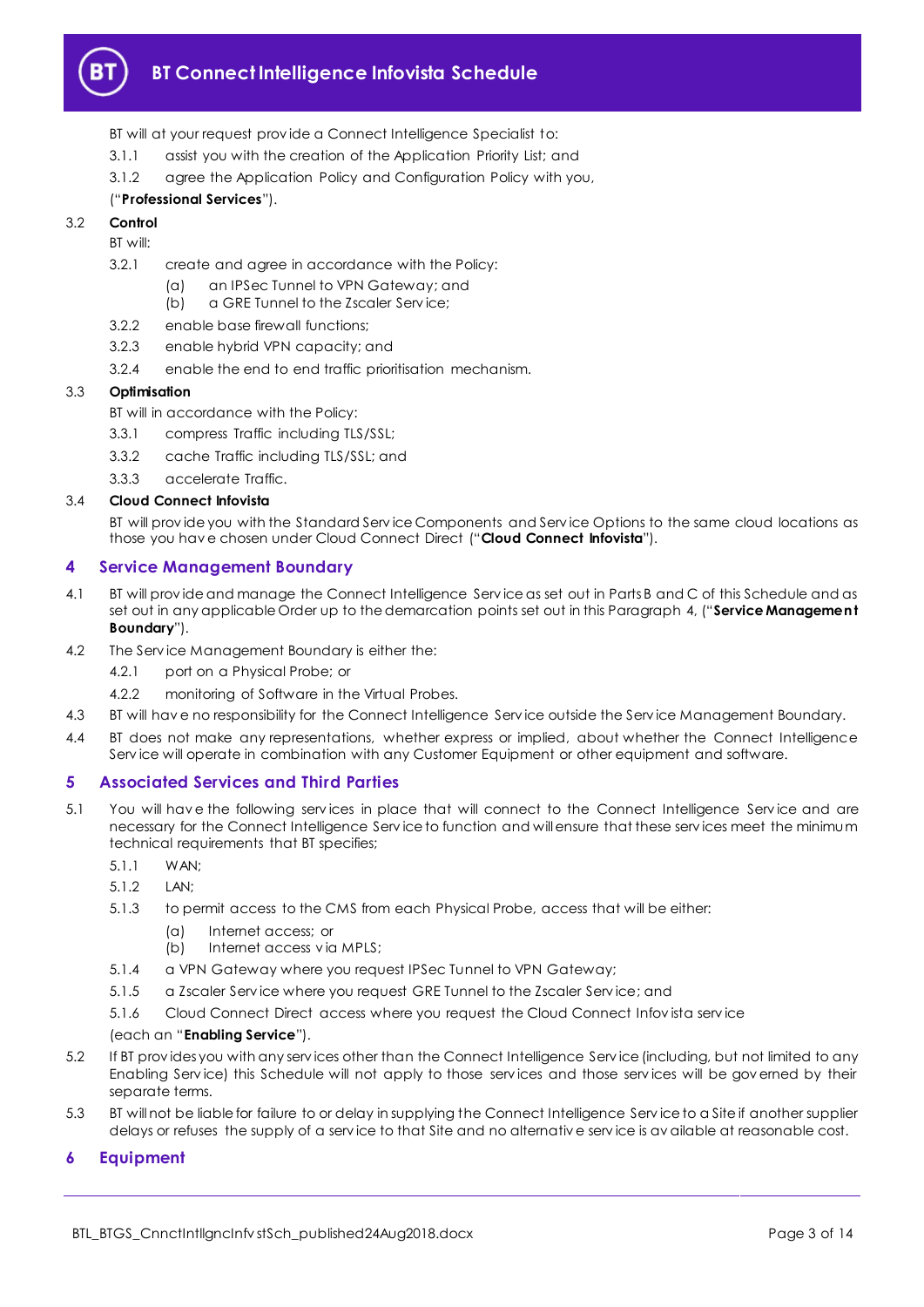

#### 6.1 **Use of BT Equipment**

In relation to BT Equipment, you will:

- 6.1.1 keep the BT Equipment safe and without risk to health;
- 6.1.2 only use the BT Equipment, or allow it to be used, in accordance with any instructions or authorisation BT may give and for the purpose for which it is designed;
- 6.1.3 not mov e the BT Equipment or any part of it from the Site(s) without BT's written consent and, you will pay BT's costs and expenses reasonably incurred as a result of such move or relocation;
- 6.1.4 not make any alterations or attachments to, or otherwise interfere with, the BT Equipment nor permit any person (other than a person authorised by us) to do so, without BT's prior written consent and, if BT giv es its consent, agree that any alterations or attachments will become part of the BT Equipment;
- 6.1.5 not sell, charge, assign, transfer or dispose of or part with possession of the BT Equipment or any part of it;
- 6.1.6 not allow any lien, encumbrance or security interest ov er the BT Equipment, nor pledge the credit of BT for the repair of the BT Equipment or otherwise;
- 6.1.7 not claim to be owner of the BT Equipment and ensure that the owner of the Site(s) will not claim ownership of the BT Equipment, ev en where the BT Equipment is fixed to the Site(s);
- 6.1.8 obtain appropriate insurance against any damage to or theft or loss of the BT Equipment;
- 6.1.9 indemnify BT against all Claims, losses, costs or liabilities arising from your use of the BT Equipment or where the BT Equipment is damaged, stolen or lost;
- 6.1.10 ensure that the BT Equipment appears in BT's name in your accounting books;
- 6.1.11 where there is a threatened seizure of the BT Equipment, or anything listed in Clause 18.3 of the General Terms applies to you, immediately prov ide BT with Notice so that BT may take action to repossess the BT Equipment; and
- 6.1.12 notify any interested third parties that BT owns the BT Equipment.

## 6.2 **BT Equipment**

- 6.2.1 BT Equipment will remain BT's property at all times and risk in BT Equipment will pass to you upon deliv ery, whether or not the BT Equipment has been installed.
- 6.2.2 You will be liable to BT for any loss of or damage to BT Equipment, except where the loss or damage is a result of fair wear and tear or caused by BT.

# <span id="page-3-0"></span>**7 Specific Terms**

#### 7.1 **Changes to the Contract**

- 7.1.1 BT may amend the Charges where:
	- (a) you notify BT in accordance with Paragraph [9.2.10;](#page-7-0) or
	- (b) BT notifies you in accordance with Paragrap[h 8.3.5.](#page-5-3)
- 7.1.2 If you do not accept the new Charges, BT will make no further configuration changes to the Connect Intelligence Serv ice.

#### 7.2 **Minimum Period of Service**

At the end of the Minimum Period of Serv ice, unless one of us giv es Notice to the other of an intention to terminate the Connect Intelligence Serv ice in accordance with the Contract, BT will continue to prov ide the Connect Intelligence Serv ice and the same Charges will apply and both of us will continue to perform each of our obligations in accordance with the Contract.

#### 7.3 **Termination for Convenience**

For the purposes of Clause 17 of the General Terms, either of us may, at any time after the Serv ice Start Date and without cause, terminate the Connect Intelligence Serv ice or any Order by giv ing 28 days' Notice to the other.

#### 7.4 **Customer Committed Date**

- 7.4.1 If you request a change to the Connect Intelligence Service or any part of the Connect Intelligence Serv ice, then BT may rev ise the Customer Committed Date to accommodate that change.
- 7.4.2 BT may expedite deliv ery of the Connect Intelligence Serv ice for operational reasons or in response to a request from you, but this will not rev ise the Customer Committed Date.

# 7.5 **Cancellation Charges**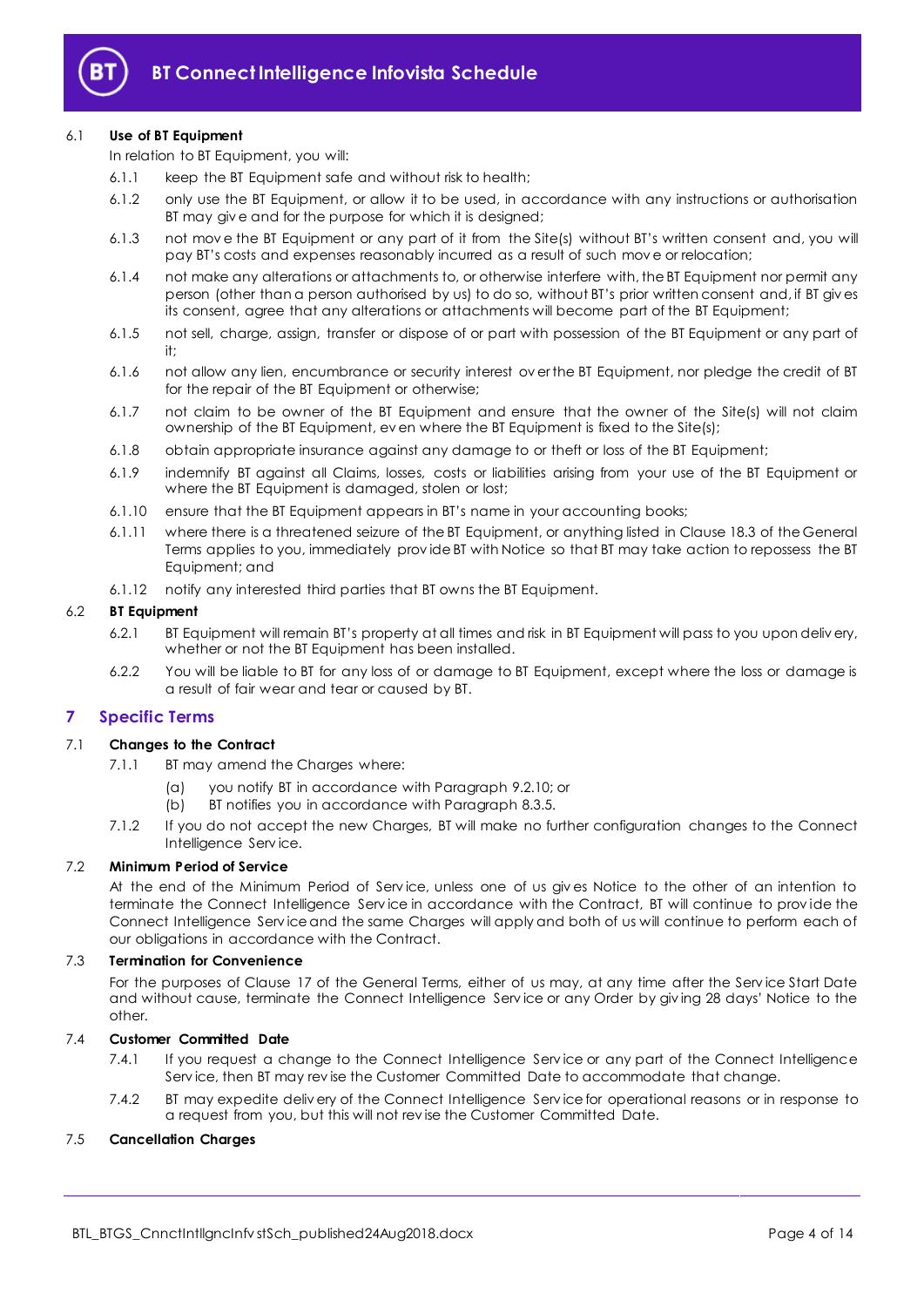

For the purposes of Clause 16.2 of the General Terms, if you cancel an Order, or part of it, any time before the Serv ice Start Date you will hav e to pay BT, BT's reasonable costs incurred in getting ready to prov ide the Connect Intelligence Serv ice.

#### 7.6 **Licence**

Any Software included in the Connect Intelligence Serv ice is for the purposes set out in Paragraph[s 2](#page-1-4) an[d 3](#page-1-5) and is prov ided only for your own business use.

## <span id="page-4-1"></span>7.7 **Professional Services**

- 7.7.1 BT:
	- (a) will perform the Professional Serv ices using personnel BT considers to be suitably qualified ("**Personnel**");
	- (b) is solely responsible for directing, controlling and superv ising the work performed by the Personnel;
	- (c) may v ary the Personnel to meet BT's business needs and the personal needs of the Personnel and will giv e you reasonable notice of changes to the Personnel;
	- (d) may assign Personnel to perform similar serv ices for third parties;
	- (e) may where:
		- (i) you ask BT to; and

(ii) where alternativ e Personnel are av ailable,

- replace Personnel that are not reasonably acceptable to you.
- 7.7.2 BT's conditions of employment or where applicable the Supplier's conditions of employment will apply to Personnel.
- 7.7.3 You will at BT's reasonable request, promptly at no charge to BT provide adequate office accommodation, facilities and other support, including but not limited to securing access for BT to any End Customer Site or third party premises, BT requires for the effectiv e performance of the Professional Serv ices;
- <span id="page-4-0"></span>7.7.4 You will not during the period the Personnel are performing the Professional Serv ices and for 12 months after completion of the Professional Serv ices:
	- (a) employ or engage as an independent consultant; or
	- (b) offer employment to,

Personnel without BT's prior written agreement. Breach of Paragraph [7.7.4](#page-4-0) is a breach of the Contract not capable of remedy in accordance with Clause 18 of the General Terms and BT may apply damages equiv alent to the Charge for one hundred days' work of the indiv idual at his or her current daily fee rate.

7.7.5 BT will not apply Paragraph [7.7.4](#page-4-0) where the indiv idual successfully applies for a position adv ertised by you.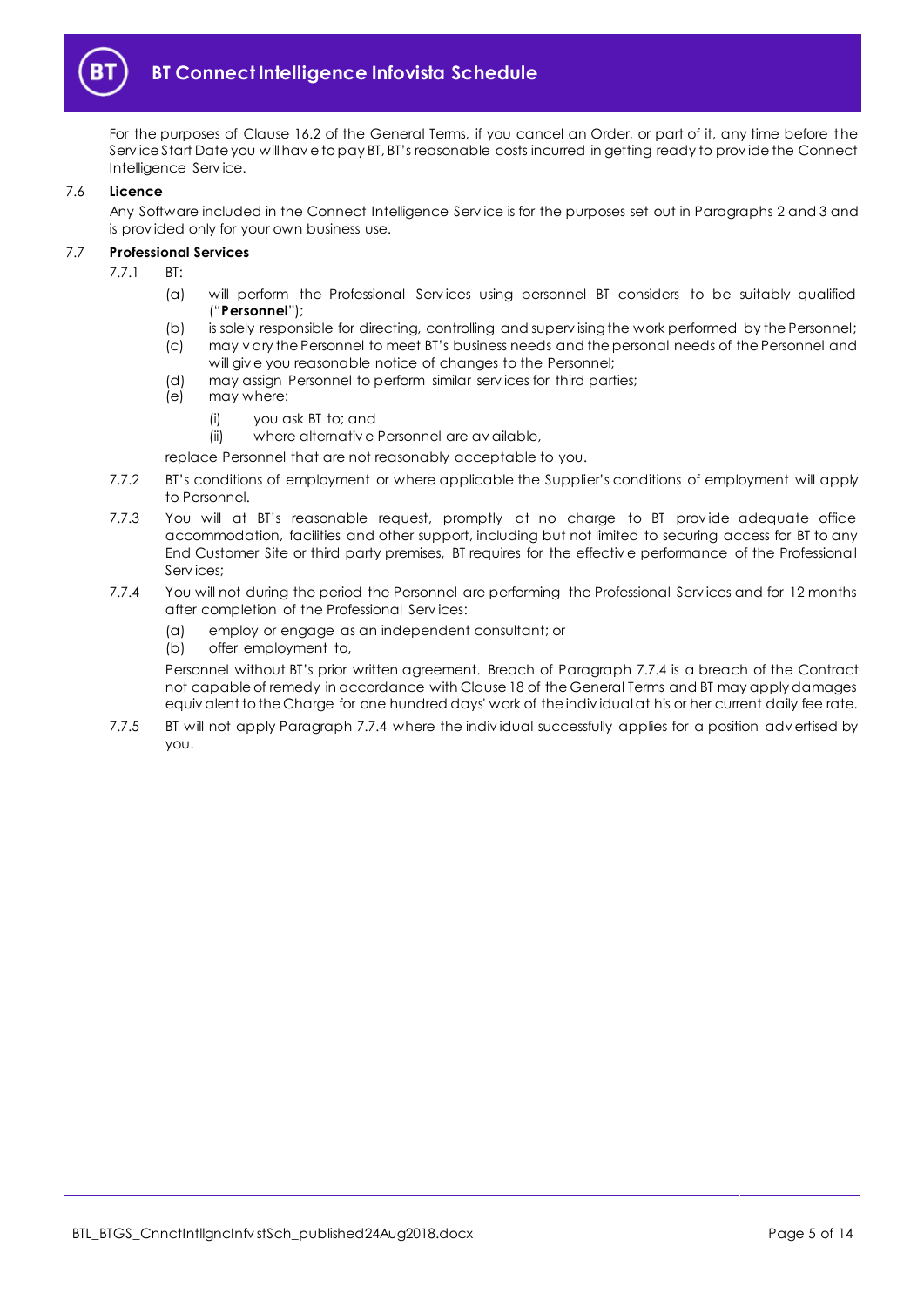

# <span id="page-5-0"></span>**Part B – Service Delivery and Management**

# <span id="page-5-1"></span>**8 BT's Obligations**

# 8.1 **Service Delivery**

Before the Serv ice Start Date and, where applicable, throughout the prov ision of the Connect Intelligence Serv ice, BT will:

- 8.1.1 provide you with contact details for the Service Desk;
- 8.1.2 comply with all reasonable health and safety rules and regulations and reasonable security requirements that apply at the Site(s) and hav e been notified to BT in writing, but BT will not be liable if, as a result of any such compliance, BT are in breach of any of BT's obligations under this Contract;
- 8.1.3 agree the Application Priority List and the Policy with you;
- 8.1.4 install any Physical Probes at the Sites as set out in the Order;
- 8.1.5 provide the Optimisation Agent to you for any Virtual Probes;
- 8.1.6 where Professional Services are included in the Contract, make available the Connect Intelligence Specialist as set out in that Order; and
- 8.1.7 prov ide you with a Customer Committed Date and will use reasonable endeav ours to meet any Customer Committed Date.

## <span id="page-5-4"></span>8.2 **Commissioning of the Service**

- 8.2.1 Before the Service Start Date, BT will after a reasonable period of stability as determined by BT, enable the Probes; and
	- (a) configure the Connect Intelligence Serv ice;
	- (b) identify all Applications and Traffic flow patterns across the WAN within a month of BT's installation of the first Physical Probe at the first Site;
	- (c) conduct a series of standard tests on the Connect Intelligence Serv ice to ensure that it is configured correctly; and
	- (d) connect the Connect Intelligence Serv ice to each Enabling Serv ice.
- 8.2.2 On the date that BT has completed the activities in this Paragraph [8.2](#page-5-4) confirm to you the Service Start Date.

# 8.3 **During Operation**

On and from the Serv ice Start Date, BT:

- 8.3.1 will respond and use reasonable endeav ours to remedy an Incident without undue delay if you report an Incident on the BT Network;
- 8.3.2 will maintain the Portal and the CMS;
- 8.3.3 may carry out Maintenance from time to time and will use reasonable endeav ours to inform you at least five Business Days before any Planned Maintenance on the Connect Intelligence Service or BT Equipment howev er, BT may inform you with less notice than normal where Maintenance is required in an emergency;
- 8.3.4 may, in the event of a security breach affecting the Connect Intelligence Service, require you to change any or all of your passwords. BT does not guarantee the security of the Connect Intelligence Serv ice against unauthorised or unlawful access or use; and
- <span id="page-5-3"></span>8.3.5 may using the data av ailable on the CMS, identify an increase in the number of Users or the use of the Connect Intelligence Serv ice by Sites not set out in the Order. BT will, where:
	- (a) the number of Users is more than fiv e per cent abov e the number set out in the Order, or
	- (b) there are Sites using the Connect Intelligence Serv ice not listed in the Order,
	- notify you in writing of the increase and apply an additional Charge.

#### 8.4 **The End of the Service**

On termination of the Connect Intelligence Serv ice by either one of us, BT:

- 8.4.1 may disconnect and remov e any BT Equipment located at the Site(s); and
- 8.4.2 may delete any Content.

# <span id="page-5-2"></span>**9 Your Obligations**

# 9.1 **Service Delivery**

Before the Serv ice Start Date and, where applicable, throughout the prov ision of the Connect Intelligence Serv ice, you will: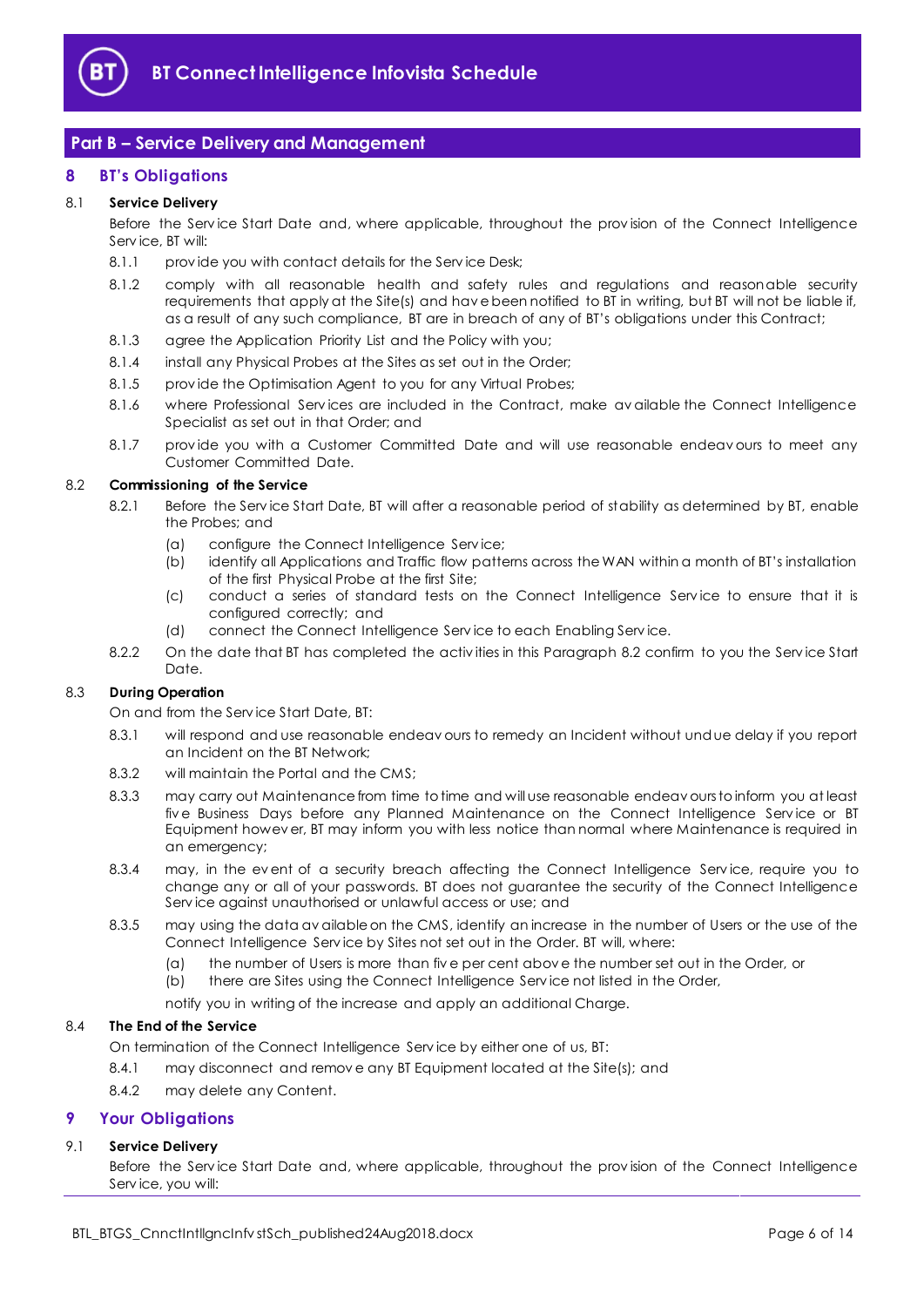

## 9.1.1 complete the Data Capture Form;

- 9.1.2 prov ide the Application Priority List and by doing so confirm that BT is not responsible for the reduced performance of low priority Applications;
- 9.1.3 agree the Policy with BT;
- 9.1.4 download and install the Optimisation Agent onto the Virtualisation Platform;
- 9.1.5 inform BT of any changes to the Applications or underlying operating systems that may require a change to the Policy;
- 9.1.6 allow Management Traffic across the Internet Security Infrastructure;
- 9.1.7 prov ide BT with the names and contact details of the Customer Contact, but BT may also accept instructions from a person who BT reasonably believ es is acting with your authority;
- 9.1.8 prov ide BT with any information reasonably required without undue delay;
- 9.1.9 prov ide BT or the Supplier with access to any Site(s) during Business Hours, or as otherwise agreed, to enable BT to set up, deliv er and manage the Connect Intelligence Serv ice;
- 9.1.10 complete any preparation activities that BT may request to enable you to receive the Connect Intelligence Serv ices promptly and in accordance with any reasonable timescales;
- 9.1.11 prov ide BT with Notice of any health and safety rules and regulations and security requirements that apply at the Site(s);
- <span id="page-6-0"></span>9.1.12 in jurisdictions where an employer is legally required to make such disclosure to its Users and other employees:
	- (a) inform your Users and other employees that as part of the Connect Intelligence Serv ice being deliv ered by BT, BT may monitor and report to you the use of any targeted applications by them;
	- (b) ensure that your Users and other employees hav e consented or will be deemed to have consented to such monitoring and reporting (if such consent is legally required); and
	- (c) agree that BT will not be liable for any failure by you to comply with this Paragraph [9.1.12](#page-6-0) and indemnify BT from and against any Claims, losses, costs or liabilities brought by your Users and other employees against BT arising out of BT's deliv ery of the Connect Intelligence Serv ices.
- 9.1.13 ensure that the LAN protocols and Applications you use will be compatible with the Connect Intelligence Serv ice;
- 9.1.14 obtain the approv al of the provider of the LAN for use of the LAN with the Connect Intelligence Service;
- 9.1.15 prepare and maintain the Site(s) for the installation of BT Equipment and supply of the Connect Intelligence Serv ice, including:
	- (a) prov ide a suitable and safe operational env ironment for any BT Equipment or Purchased Equipment including all necessary trunking, conduits, cable trays, and telecommunications connection points in accordance with BT's reasonable instructions and applicable installation standards;
	- (b) take up or remov e any fitted or fixed floor cov erings, ceiling tiles and partition cov ers or prov ide any openings in buildings required to connect BT Equipment or Purchased Equipment to appropriate telecommunications facilities in time to allow BT to undertake any necessary installation or maintenance Serv ices;
	- (c) carry out any work that may be required after installation to make good any cosmetic damage caused during the installation or maintenance Serv ices;
	- (d) prov ide a secure, continuous power supply at the Site(s) for the operation and maintenance of the Connect Intelligence Serv ice, BT Equipment or Purchased Equipment at such points and with such connections as BT specifies, and, in order to mitigate any Serv ice interruption resulting from failure in the principal power supply, will prov ide back-up power with sufficient capacity to conform to the standby requirements of the applicable standards; and
	- (e) prov ide internal cabling between the BT Equipment and any Customer Equipment, as appropriate.
- <span id="page-6-1"></span>9.1.16 not use the Connect Intelligence Serv ice to contrav ene or circumv ent local laws and regulations. BT will consider any circumv ention or contrav ention of local laws and regulations to be a material breach and BT may:
	- (a) suspend the Connect Intelligence Serv ice and BT may refuse to restore the Connect Intelligence Serv ice until BT receiv es an acceptable assurance from you that there will be no further contrav ention or circumv ention;
	- (b) terminate the Connect Intelligence Serv ice upon Notice.
- 9.1.17 be responsible for obtaining any local import or User licenses and any necessary written authority from the relev ant regulatory bodies to enable BT to prov ide the Connect Intelligence Serv ice; and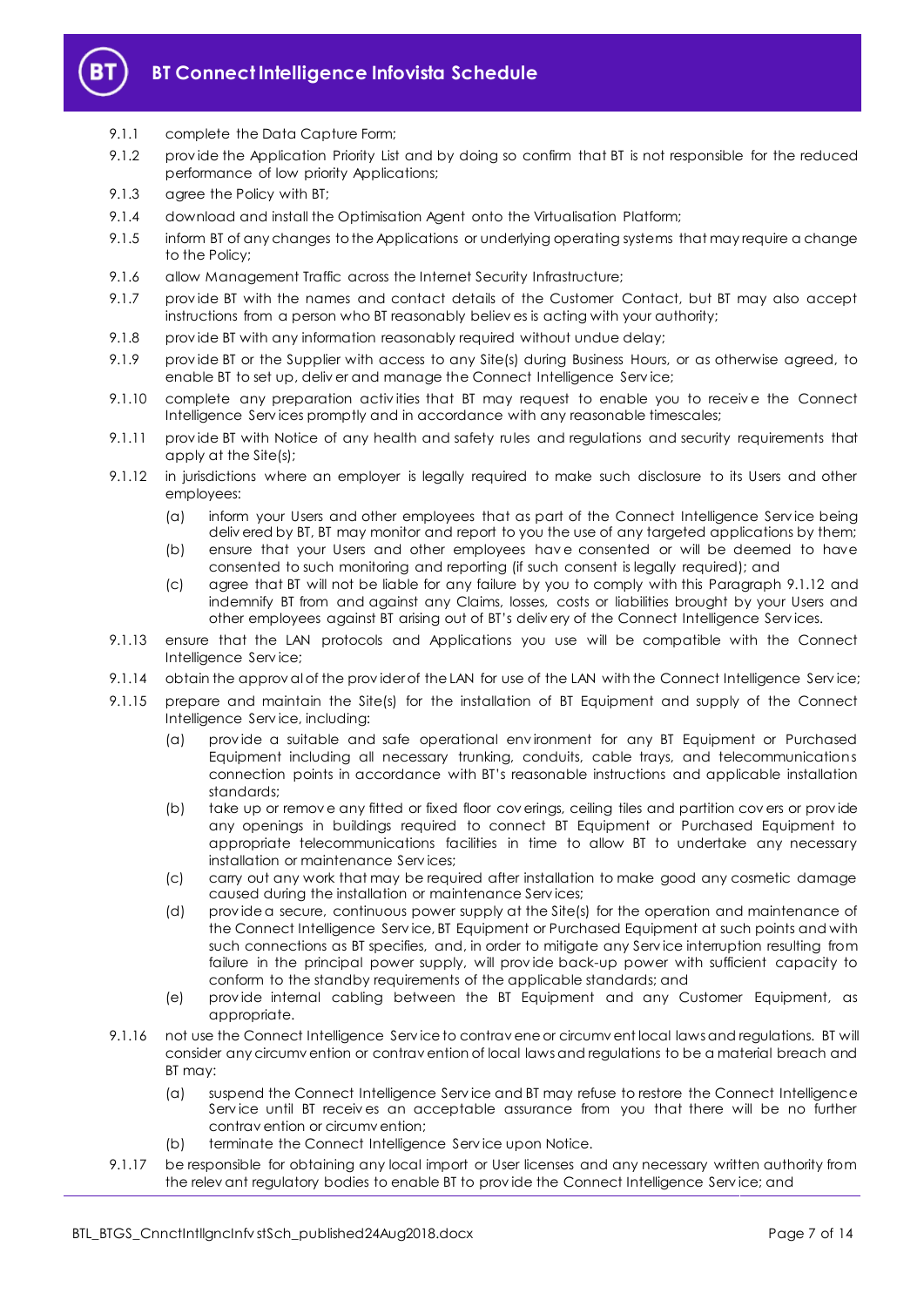

- 9.1.18 for the Optimisation Service Option provide and maintain:
	- (a) a static IP Address routable from all parts of your WAN for each Probe; and
		- (b) a Virtualisation Platform for each Virtual Probe.

# 9.2 **During Operation**

## On and from the Serv ice Start Date, you will:

- 9.2.1 ensure that Users report Incidents to the Customer Contact and not to the Service Desk;
- 9.2.2 ensure that the Customer Contact will take Incident reports from Users and pass these to the Service Desk using the reporting procedures agreed between both of us, and will be av ailable for all subsequent Incident management communications;
- <span id="page-7-1"></span>9.2.3 notify BT of any changes to the Enabling Services or maintenance of the Enabling Services that may reasonably be expected to affect the performance of the Connect Intelligence Service;
- 9.2.4 monitor and maintain any Customer Equipment connected to the Connect Intelligence Serv ice or used in connection with a Connect Intelligence Serv ice;
- 9.2.5 ensure that any Customer Equipment that is connected to the Connect Intelligence Service or that you use, directly or indirectly, in relation to the Connect Intelligence Serv ice is:
	- (a) connected using the applicable BT Network termination point, unless you hav e BT's permission to connect by another means;
	- (b) adequately protected against v iruses and other breaches of security;
	- (c) technically compatible with the Connect Intelligence Serv ice and will not harm or damage BT Equipment, the Connect Intelligence Serv ice, or any of BT's suppliers' or subcontractors' network or equipment; and
	- (d) approv ed and used in accordance with relev ant instructions, standards and Applicable Law and any safety and security procedures applicable to the use of that Customer Equipment;
- 9.2.6 immediately disconnect any Customer Equipment, or adv ise BT to do so at your expense, where Customer Equipment does not meet any relev ant instructions, standards or Applicable Law;
- 9.2.7 distribute, manage and maintain access profiles, passwords and other systems administration information relating to the control of Users' access to the Connect Intelligence Serv ice;
- 9.2.8 maintain a written list of current Users and provide a copy of such list to BT within five Business Days following BT's written request at any time;
- 9.2.9 ensure the security and proper use of all v alid User access profiles, passwords and other systems administration information used in connection with the Connect Intelligence Serv ice and:
	- (a) immediately terminate access for any person who is no longer a User;<br>(b) inform BT immediately if a User's ID or password has, or is likely t
	- inform BT immediately if a User's ID or password has, or is likely to, become known to an unauthorised person, or is being or may be used in an unauthorised way;
	- (c) take all reasonable steps to prev ent unauthorised access to the Connect Intelligence Serv ice;
	- (d) satisfy BT's security checks if a password is lost or forgotten; and
	- (e) change any or all passwords or other systems administration information used in connection with the Connect Intelligence Serv ice if BT requests you to do so in order to ensure the security or integrity of the Connect Intelligence Serv ice;
- <span id="page-7-0"></span>9.2.10 ensure that the maximum number of Users will not exceed the permitted number of User identities as set out in any applicable Order and inform BT within 20 Business Days if:
	- (a) the number of Users increases by more than fiv e per cent; or
	- (b) the Connect Intelligence Serv ice is used by sites not listed on the Order;
- 9.2.11 not allow any User specific subscription to be used by more than one indiv idual User unless it has been reassigned in its entirety to another indiv idual User, in which case you will ensure the prior User will no longer hav e any right to access or use the Connect Intelligence Serv ice; and
- 9.2.12 comply with the prov isions of any Software licences prov ided with or as part of the Connect Intelligence Serv ice.

# 9.3 **The End of the Service**

On termination of the Connect Intelligence Serv ice by either you or BT, you will:

- 9.3.1 provide BT with all reasonable assistance necessary to remove BT Equipment from the Site(s);
- 9.3.2 disconnect any Customer Equipment from BT Equipment located at the Site(s);
- 9.3.3 not dispose of or use BT Equipment other than in accordance with BT's written instructions or authorisation;
- 9.3.4 arrange for any BT Equipment located at the Site(s) to be returned to BT; and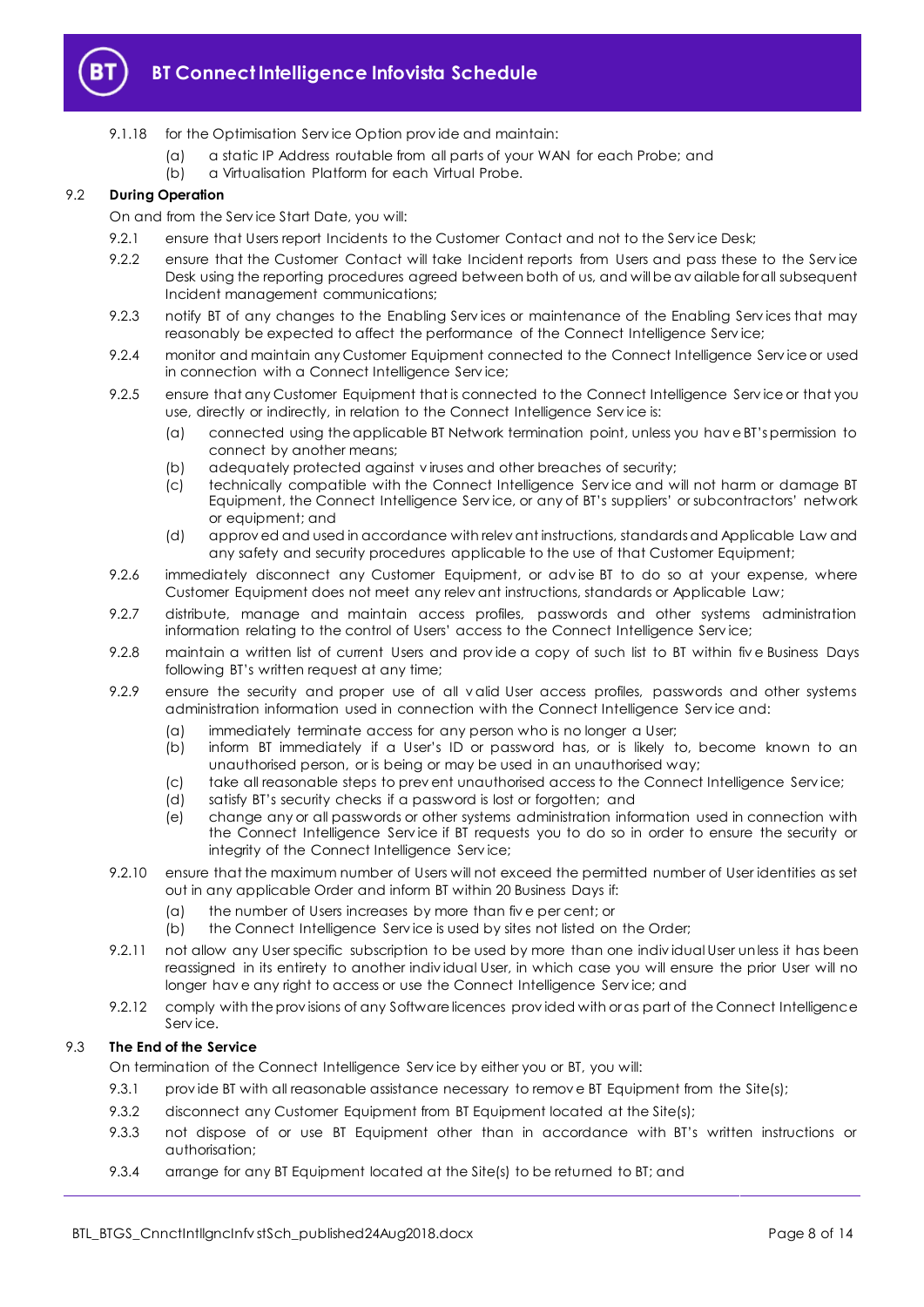

9.3.5 be liable for any reasonable costs of recovery that BT incurs in recovering the BT Equipment.

# <span id="page-8-0"></span>**10 Notification of Incidents**

Where you become aware of an Incident:

- 10.1 the Customer Contact will report it to the Service Desk;
- <span id="page-8-3"></span>10.2 BT will give you a Ticket;
- <span id="page-8-4"></span>10.3 BT will inform you when it believ es the Incident is cleared and will close the Ticket when:
	- 10.3.1 you confirm that the Incident is cleared within 24 hours after being informed; or
	- 10.3.2 BT has attempted unsuccessfully to contact you, in the way agreed between both of us, in relation to the Incident and you hav e not responded within 24 hours following BT's attempt to contact you.
- <span id="page-8-5"></span>10.4 If you confirm that the Incident is not cleared within 24 hours following being informed, the Ticket will remain open, and BT will continue to work to resolv e the Incident.
- 10.5 Where BT becomes aware of an Incident, Paragraphs [10.2,](#page-8-3) [10.3](#page-8-4) and [10.4](#page-8-5) will apply.

# <span id="page-8-1"></span>**11 Invoicing**

- 11.1 BT will inv oice you for the Charges for the Connect Intelligence Serv ice as set out in Paragraph [11.2](#page-8-6) in the amounts and currency as set out in any applicable Order.
- <span id="page-8-6"></span>11.2 Unless set out otherwise in any applicable Order, BT will inv oice you for:
	- 11.2.1 Installation Charges, on the Serv ice Start Date, or where the installation period is estimated to be longer than one month, monthly in arrears starting from when you place an Order until the Serv ice Start Date;
	- 11.2.2 Recurring Charges, monthly in adv ance on the first day of the relev ant month and for any period where the Connect Intelligence Service is provided for less than one month, the Recurring Charges will be calculated on a daily basis;
	- 11.2.3 Charges for Professional Serv ices on the earlier of completion of the Professional Serv ices or termination of the Connect Intelligence Serv ice;
	- 11.2.4 Charges for changes to the Connect Intelligence Serv ice on completion of the changes; and
	- 11.2.5 any Termination Charges incurred in accordance with Paragraph [12](#page-8-2) upon termination of the relev ant Connect Intelligence Serv ice.
- 11.3 BT may inv oice you for any of the following Charges in addition to those set out in any applicable Order:
	- 11.3.1 Charges for inv estigating Incidents that you report to BT where BT finds no Incident or that the Incident is caused by something for which BT is not responsible under the Contract;
	- 11.3.2 Charges for inv estigating data v ariances that are caused by maintenance to the Enabling Serv ices that hav e not been notified to BT in accordance with Paragrap[h 9.2.3;](#page-7-1)
	- 11.3.3 Charges for commissioning the Connect Intelligence Serv ice as set out in Paragraph [8.2](#page-5-4) outside of Business Hours;
	- 11.3.4 Charges for expediting prov ision of the Connect Intelligence Serv ice at your request after you have been informed of the Customer Committed Date;
	- 11.3.5 Charges for restoring the Connect Intelligence Serv ice if the Connect Intelligence Serv ices has been suspended in accordance with Clause 10.1.2 of the General Terms or Paragraph [9.1.16\(a\);](#page-6-1)
	- 11.3.6 Charges for cancelling an Order in accordance with Clause 16 of the General Terms; and
	- 11.3.7 any other Charges as set out in any applicable Order or the BT Price List or as otherwise agreed between both of us.

# <span id="page-8-2"></span>**12 Charges at the End of the Contract**

- <span id="page-8-7"></span>12.1 If you exercise your right in accordance with Clause 17 of the General Terms to terminate the Contract or any Connect Intelligence Serv ice for conv enience, you will pay BT:
	- 12.1.1 all outstanding Charges for Connect Intelligence Service rendered;
	- 12.1.2 any remaining Charges outstanding with regard to BT Equipment or the Professional Serv ices;
	- 12.1.3 any other Charges as set out in any applicable Order.
- 12.2 In addition to the Charges set out at Paragraph [12.1](#page-8-7) abov e, if you terminate during the Minimum Period of Serv ice, you will pay BT:
	- 12.2.1 for any parts of the Connect Intelligence Serv ice that were terminated during the Minimum Period of Service, Termination Charges, as compensation, equal to 100 per cent of the Recurring Charges for any remaining months of the Minimum Period of Serv ice; and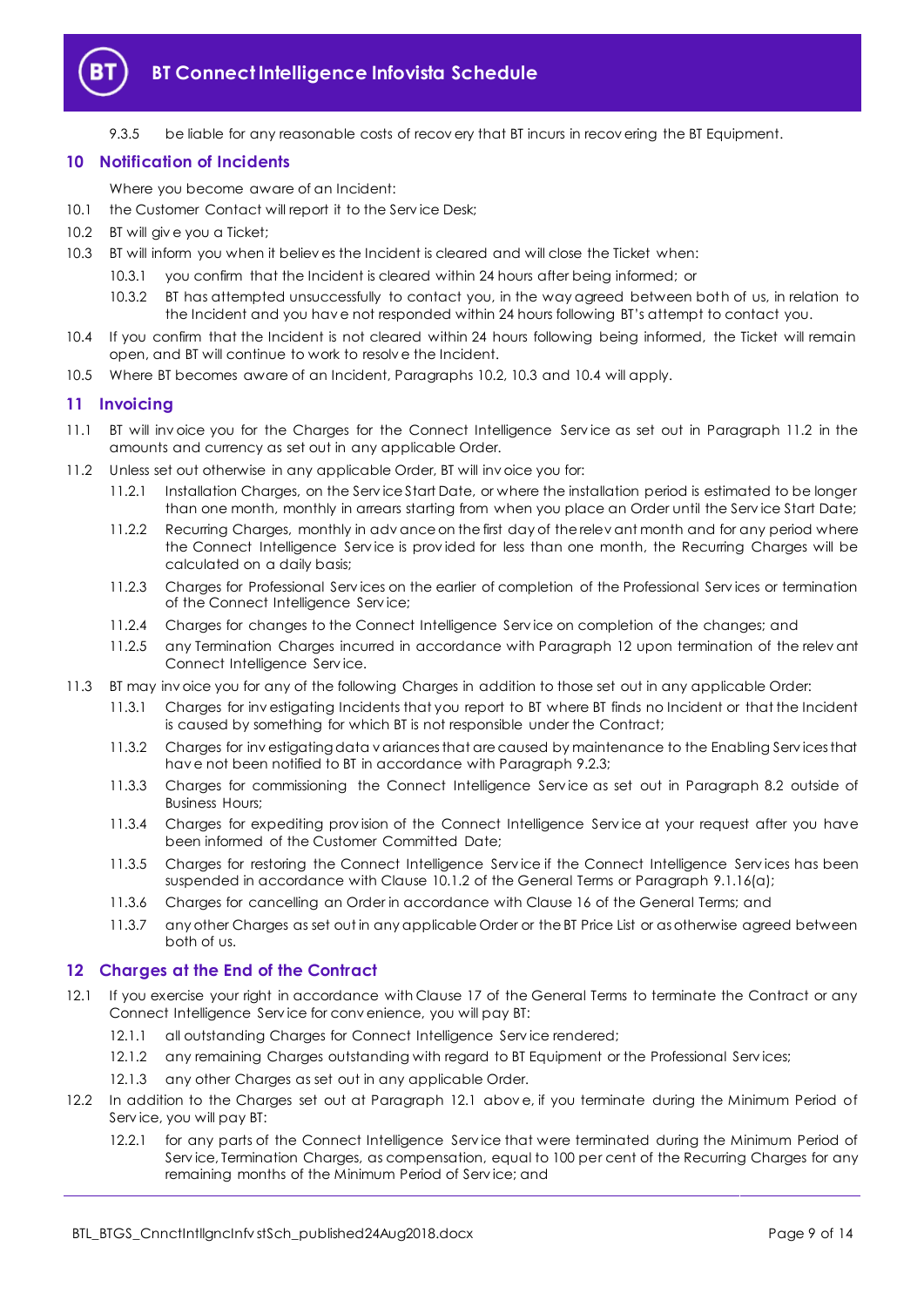

12.2.2 any waiv ed Installation Charges.

# <span id="page-9-0"></span>**13 Service Amendment**

- <span id="page-9-1"></span>13.1 You may request, by giv ing BT Notice, a change to:
	- 13.1.1 an Order for the Connect Intelligence Serv ice (or part of an Order) at any time before the applicable Serv ice Start Date; or
	- 13.1.2 the Connect Intelligence Serv ice at any time after the Serv ice Start Date.
- 13.2 If you exercise your right in accordance with Paragraph [13.1](#page-9-1), and except where a change results from BT's failure to comply with BT's obligations under the Contract, BT will, within a reasonable time, prov ide you with a written estimate, including:
	- 13.2.1 the likely time required to deliver the changed Connect Intelligence Service; and
	- 13.2.2 any changes to the Charges due to the changed Connect Intelligence Service.
- 13.3 BT has no obligation to proceed with any change that you request in accordance with Paragraph [13.1,](#page-9-1) unless and until BT has both agreed in writing on the necessary changes to the Charges, implementation timetable and any other relev ant terms of the Contract to take account of the change.
- 13.4 If BT changes a Connect Intelligence Serv ice prior to the Serv ice Start Date because you hav e giv en BT incomplete or inaccurate information, BT may, in its reasonable discretion, apply additional reasonable onetime or Recurring Charges.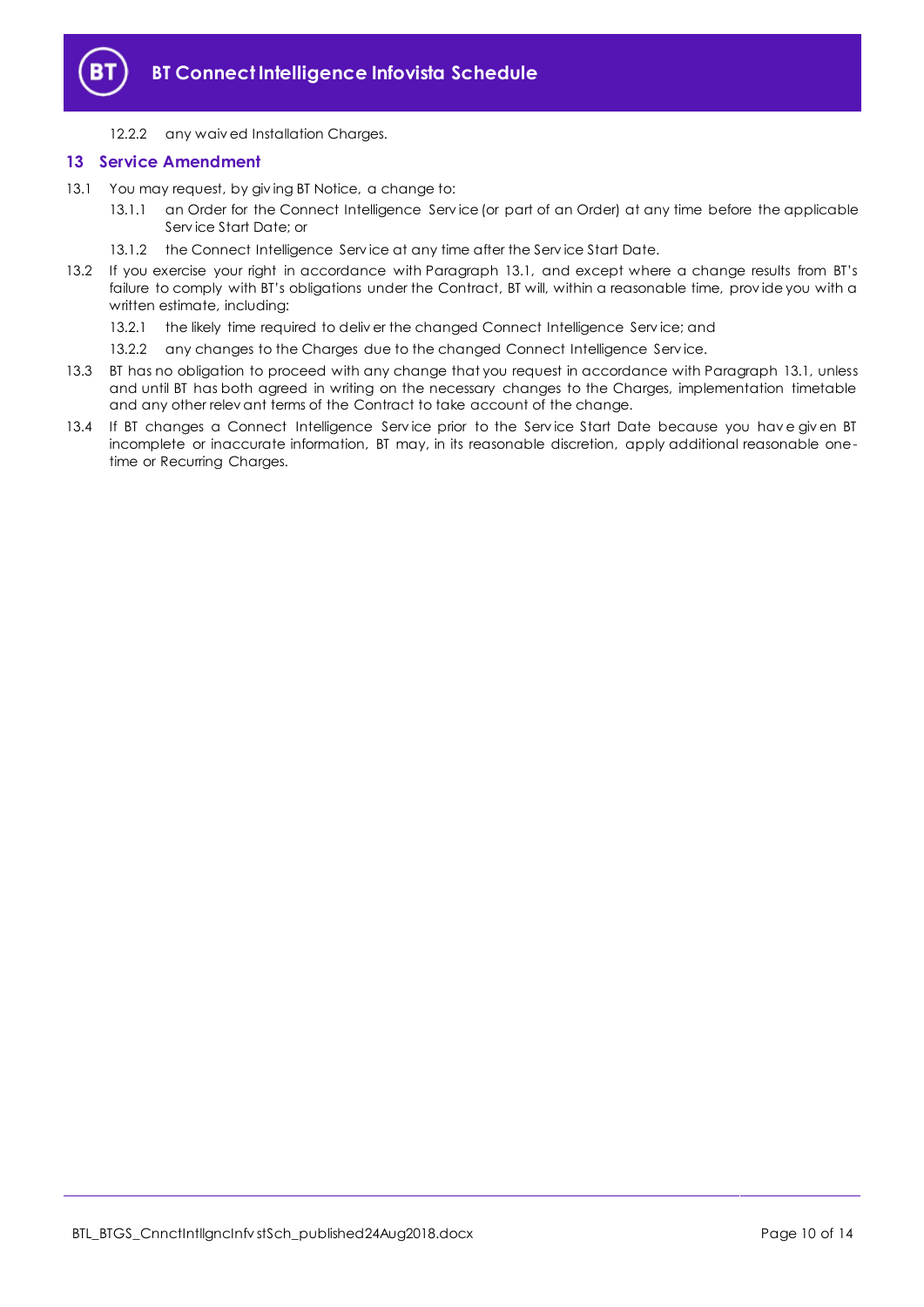

# <span id="page-10-0"></span>**Part C – Service Levels**

# <span id="page-10-1"></span>**14 Service Care Level**

## <span id="page-10-5"></span><span id="page-10-3"></span>14.1 **Availability Service Level**

14.1.1 From the Service Start Date BT will provide the Connect Intelligence Service on Physical Probes in accordance with the target av ailability set out in the Table in this Paragraph [14.1](#page-10-3) ("**Availability Service Level**").

| <b>Annual Target</b><br>Availability $(%)$ | <b>Annual Target</b><br>Downtime (hours) | <b>Monthly Target</b><br>Downtime<br>(minutes) | Service Credits as a percentage<br>of the monthly Recurring Charge<br>at the Site | Service<br>Credit<br>Interval |
|--------------------------------------------|------------------------------------------|------------------------------------------------|-----------------------------------------------------------------------------------|-------------------------------|
| $\geq 99.50\%$                             |                                          | 225                                            | 4%                                                                                | hour                          |
|                                            |                                          |                                                |                                                                                   |                               |

14.1.2 The Annual Target Av ailability and Annual Target Downtime are targets only and no Serv ice Credits are payable for a failure to achiev e the Annual Target Av ailability and Annual Target Downtime.

#### 14.2 **Availability Service Credits**

- 14.2.1 If a Qualifying Incident occurs BT will measure and record Downtime in units of full minutes in respect of the Contracted Maintenance Hours for Qualifying Incidents in the Physical Probes.
- <span id="page-10-6"></span>14.2.2 Upon resolution of a Qualifying Incident in accordance with Paragrap[h 10.3:](#page-8-4)
	- (a) BT will calculate the cumulativ e Downtime at the Site for the Month in which the Qualifying Incident occurred ("**Cumulative Monthly Availability Downtime**"), and
	- (b) if the Cumulativ e Monthly Av ailability Downtime at the Site exceeds the Monthly Target Downtime you may request Service Credits for each Service Credit Interval above the Monthly Target Downtime rounded up to the next Serv ice Credit Interv al.

# <span id="page-10-2"></span>**15 Requests for Service Credits**

- <span id="page-10-4"></span>15.1 You may request applicable Serv ice Credits within 28 days of the end of the Month in which a Qualifying Incident occurred by prov iding details of the reason for the claim. Any failure by you to submit a request in accordance with this Paragraph [15.1](#page-10-4) will constitute a waiv er of any claim for Service Credits for that Month.
- 15.2 Upon receipt of a v alid request for Serv ice Credits in accordance with Paragrap[h 15.1:](#page-10-4)
	- 15.2.1 BT will issue you with the applicable Serv ice Credits by deducting those Serv ice Credits from your inv oice within two billing cycles of the request being receiv ed; and
	- 15.2.2 following expiry or termination of the Contract where no further inv oices are due to be issued by BT, BT will pay you the Serv ice Credits in a reasonable period of time.
- 15.3 All Serv ice Lev els and Serv ice Credits will be calculated in accordance with information recorded by, or on behalf of, BT.
- 15.4 The Serv ice Lev els under this Schedule will not apply:
	- 15.4.1 in the ev ent that Clause 8 or Clause 23 of the General Terms applies;
	- 15.4.2 during any trial period of the Connect Intelligence Serv ice;
	- 15.4.3 to Virtual Probes;
	- 15.4.4 if you cause a delay or do not prov ide any requested information in accordance with any reasonable timescales BT requests;
	- 15.4.5 if you do not inform BT of any changes in accordance with Paragrap[h 9.2.3;](#page-7-1) or
	- 15.4.6 to any Incident not reported in accordance with Paragrap[h 10.](#page-8-0)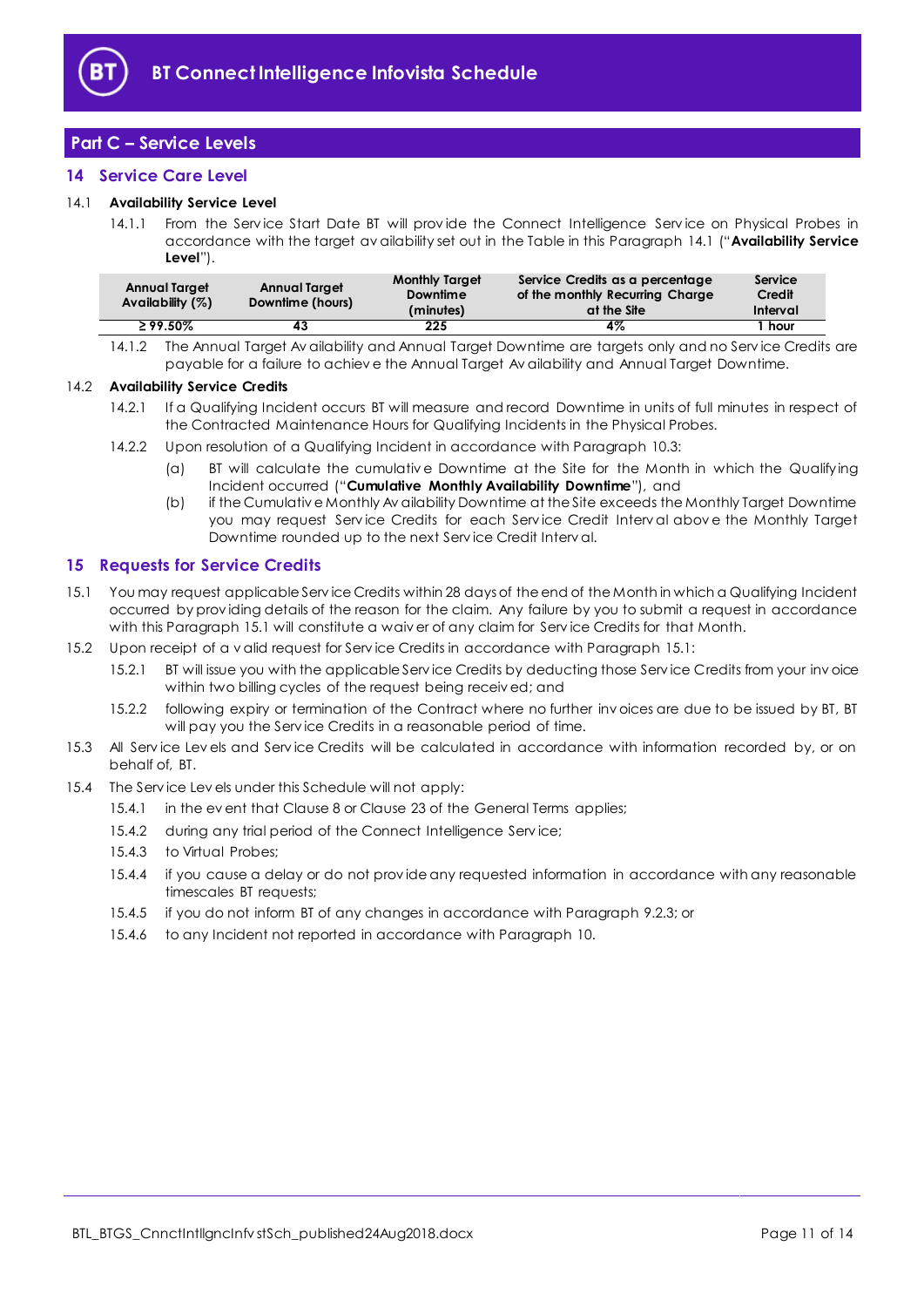

# <span id="page-11-0"></span>**Part D – Defined Terms**

#### <span id="page-11-1"></span>**16 Defined Terms**

In addition to the defined terms in the General Terms, capitalised terms in this Schedule will hav e the below meanings (and in the case of conflict between these defined terms and the defined terms in the General Terms, these defined terms will take precedence for the purposes of this Schedule). BT has repeated some definitions in this Schedule that are already defined in the General Terms. This is to make it easier for you to find the definitions when reading this Schedule.

"**Annual Target Availability**" has the meaning giv en in Paragrap[h 14.1.1.](#page-10-5)

"**Annual Target Downtime**" has the meaning giv en in Paragraph [14.1.1.](#page-10-5)

"**Application**" means a computer program supporting a business task such as order processing, payroll, email or business resource planning.

"**Application Policy**" has the meaning giv en in Paragrap[h 2.3.1.](#page-1-6)

"**Application Priority List**" means the list of Applications prov ided by you to BT that lists the priority that Applications are to be giv en.

"**Availability**" means the period of time when the Connect Intelligence Serv ice is functioning.

"**Availability Service Level**" has the meaning giv en in Paragrap[h 14.1.](#page-10-3)

"**BT Price List**" means the document containing a list of BT's charges and terms that can be accessed at: [www.bt.com/pricing](http://www.bt.com/pricing) (or any other online address that BT may advise you).

"**Business Hours**" means between the hours of 0800 and 1700 in a Business Day.

"**Cloud Connect Direct**" means the traffic management serv ice known as 'Cloud Connect Direct' that BT prov ides to you under separate terms.

"**Cloud Management System**" or "**CMS**" means the BT platform used to manage the Connect Intelligence Serv ice.

"**Configuration Policy**" has the meaning giv en in Paragraph [2.3.2.](#page-1-7)

"**Connect Intelligence Service**" has the meaning giv en in Paragraph [1.](#page-1-3)

"**Connect Intelligence Specialist**" means Personnel employed by BT or the Supplier or subcontractor certified by the Supplier to undertake in depth analysis of your Application behav iour and to prov ide recommendations to you.

"**Content**" means applications, data, information (including emails), v ideo, graphics, sound, music, photographs, software or any other material.

"**Contracted Maintenance Hours**" means the times during which BT will prov ide maintenance for BT Equipment, which will be Business Hours unless set out otherwise in any applicable Order.

"**Customer Requirements Form**" or "**CRF**" means the form that sets out the requirements for the Connect Intelligence Serv ice agreed between both of us.

"**Cumulative Monthly Availability Downtime**" has the meaning giv en in Paragrap[h 14.2.2\(a\).](#page-10-6)

"**Customer Committed Date**" means the date prov ided by BT on which deliv ery of the Connect Intelligence Serv ice (or each part of the Connect Intelligence Serv ice, including to each Site) is due to start.

"**Customer Contact**" means any indiv iduals authorised to act on your behalf for Connect Intelligence Serv ice management matters.

"**Customer Equipment**" means any equipment including any Purchased Equipment and any software, other than BT Equipment, used by you in connection with a Connect Intelligence Serv ice.

"**Data Capture Form**" means the form completed by you and BT capturing further details of the Applications agreed between both of us and which forms part of the Contract.

"**Downtime**" means the time between the reporting of a Qualifying Incident in accordance with Paragraph [10](#page-8-0) and the clearing of the Qualifying Incident in accordance with Paragraph [10.](#page-8-0)

"**Enabling Service**" has the meaning giv en in Paragrap[h 5.1.](#page-2-3)

"**General Terms**" means the general terms that this Schedule is attached to, or where not attached to this Schedule, can be found at [www.bt.com/terms,](http://www.bt.com/terms) and form part of the Contract.

"**GRE Tunnel**" means the encapsulation protocol for network layer traffic.

"**Incident**" means an unplanned interruption to, or a reduction in the quality of, the Connect Intelligence Serv ice or particular element of the Connect Intelligence Serv ice.

"**Installation Charges**" means those Charges set out in any applicable Order in relation to installation of the Connect Intelligence Serv ice or any Purchased Equipment, Customer Equipment or BT Equipment as applicable. "**Internet**" means a global system of interconnected networks that use a standard Internet Protocol to link dev ices worldwide.

"**Internet Protocol**" or "**IP**" means a communications protocol for dev ices connected to the Internet that specifies the format for addresses and units of transmitted data.

"**Internet Security Infrastructure**" means any security solution including a firewall or proxy implemented by the Customer to secure and monitor traffic between the Customer Infrastructure and the Internet.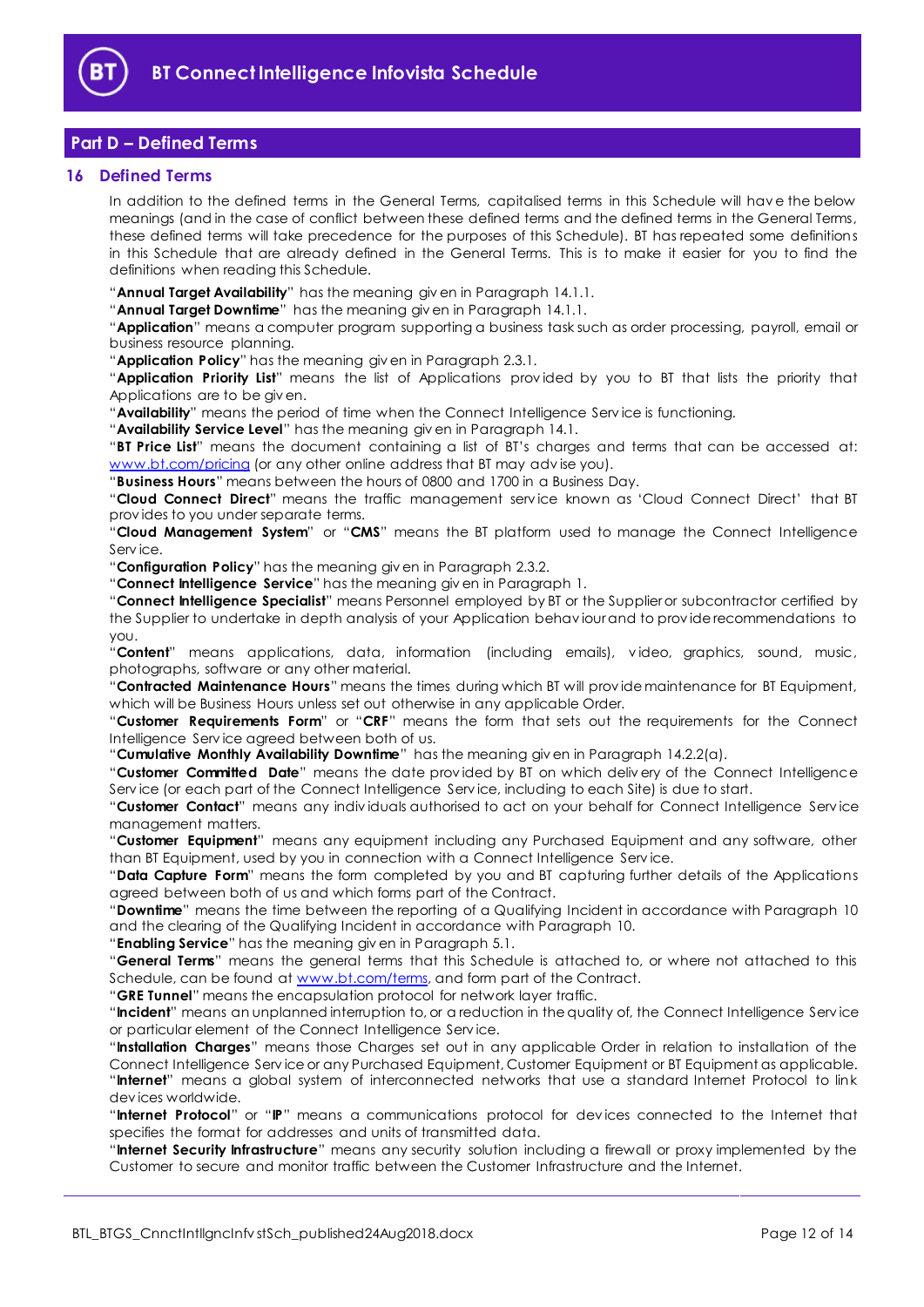

"**IP Address**" means a unique number on the Internet of a network card or controller that identifies a dev ice and is v isible by all other dev ices on the Internet.

"**IPSec**" means IP security; which is a standards-based framework that prov ides layer 3 serv ices for confidentiality, priv acy, data integrity, authentication and replay prev ention.

"**IPSec Tunnel(s)**" means a static or dynamic communication path for IP Traffic between two end points.

"**Local Area Network**" or "**LAN**" means the infrastructure that enables the ability to transfer IP serv ices within Site(s) (including data, v oice and v ideo conferencing serv ices).

"**Management Traffic**" means any data sent from a Probe to the CMS for configuration, reporting or monitoring. "**Minimum Period of Service**" means a period of 36 consecutiv e months beginning on the Serv ice Start Date, unless set out otherwise in any applicable Order and a period of 12 consecutiv e months for any additions to the Connect Intelligence Serv ice not including on the initial Order, commencing on the date that the additions to the Connect Intelligence Serv ice are activ ated on the Connect Intelligence Serv ice.

"**Month**" means a calendar month.

"**Monthly Target Downtime**" has the meaning giv en in Paragraph [14.1.1.](#page-10-5)

"**Optimisation Agent**" means Software that optimises the Traffic and which is downloaded by you.

"**Personnel**" has the meaning giv en in Paragraph [7.7.1.](#page-4-1)

"**Physical Probe**" means BT Equipment that prov ides optimisation capacity and which is located in the CMS or by agreement between you and BT at a Site.

"**Planned Maintenance**" means any Maintenance BT has planned to do in adv ance.

"**Policy**" means the Configuration Policy and the Application Policy.

"**Portal**" means the portal av ailable at[: www.mybt.com](http://www.mybt.com/) from which you can access the CMS.

"**Probe**" means a Physical Probe or a Virtual Probe.

"**Professional Services**" has the meaning giv en in Paragraph [3.1.](#page-1-8)

"**Qualifying Incident**" means an Incident, except where any of the following ev ents hav e occurred:

- (a) the Connect Intelligence Serv ice has been modified or altered in any way by you, or by BT in accordance with your instructions;
- (b) Planned Maintenance;
- (c) you hav e performed any network configurations that BT did not approv e;
- (d) an Incident has been reported and BT cannot confirm that an Incident exists after performing tests; or
- (e) you requested BT to test the Connect Intelligence Serv ice at a time when no Incident has been detected or reported.

"**Recurring Charges**" means the Charges for the Connect Intelligence Serv ice or applicable part of the Connect Intelligence Serv ice that are inv oiced repeatedly in ev ery payment period (e.g. ev ery month), as set out in any applicable Order.

"**Reports**" has the meaning giv en in Paragrap[h 2.2.2.](#page-1-9)

"**Secure Sockets Layer**" or "**SSL**" means a cryptographic protocol prov iding security of data sent ov er the Internet.

"**Service Care Level**" means the Av ailability Serv ice Lev el.

"**Service Credit**" has the meaning giv en in Paragraph [14.1.1.](#page-10-5)

"**Service Credit Interval**" has the meaning giv en in the table at Paragraph [14.1.1.](#page-10-5)

"**Service Desk**" means the helpdesk that you will be able to contact to submit serv ice requests, report Incidents and ask questions about the Connect Intelligence Serv ice.

"**Service Management Boundary**" has the meaning giv en in Paragraph [4.1.](#page-2-4)

"**Service Options**" has the meaning giv en in Paragrap[h 3.](#page-1-5)

"**Session**" means a unique flow of information in between two IP hosts for a giv en application.

"**Site**" means a location at which the Connect Intelligence Serv ice is prov ided.

"**Standard Service Components**" has the meaning giv en in Paragraph [2.](#page-1-4)

"**Supplier**" means InfoVista SAS at 6, rue de la Terra De Feu, 91952 Courtaboeuf Cedex, France.

"**Ticket**" means the unique reference number prov ided by BT for an Incident and that may also be known as a "**fault reference number**".

"**Traffic**" means any data, v oice or v ideo sent or receiv ed which is transferred through a Probe.

"**Transmission Control Protocol**" or "**TCP**" means a transport protocol prov iding a system of acknowledgement and re-transmissions enabling a two way data stream.

"**Transport Layer Security**" or "**TLS**" means a cryptographic protocol prov iding priv acy of data sent ov er the Internet.

"**Virtualisation Platform**" means the part of the WAN permitting the activ ation of Virtual Probes.

"**Virtual Probe**" means the Optimisation Agent once downloaded onto the Virtualisation Platform.

"**VPN**" mean a v irtual priv ate network.

"**VPN Gateway**" means a serv er prov ided by you used to terminate the IPSec Tunnel.

"**WAN**" means Wide Area Network, the infrastructure that enables the transmission of data between Sites.